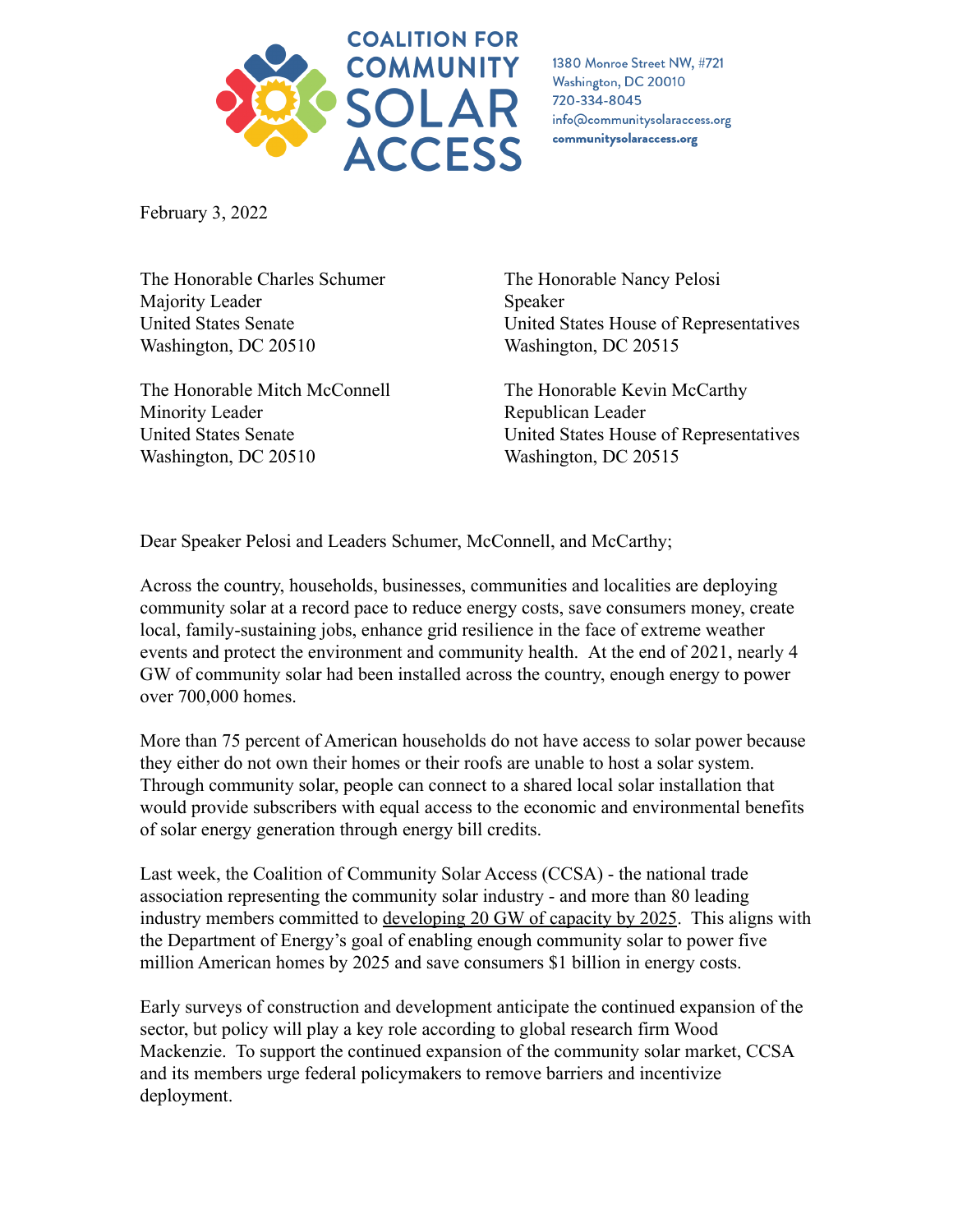CCSA and its members call upon Congress to pass the first-ever federal funding and tax incentives for community solar projects contained in the Build Back Better Act (BBBA). Swift passage will enable the continued rapid expansion of community solar and its many attendant benefits including equitable access to solar, reduced energy bill costs and emissions, enhanced resilience, and the creation of local jobs. Accelerated deployment of distributed energy resources like community solar will be necessary to meet U.S. climate, clean energy and equity goals at the lowest cost according to analysis commissioned by CCSA.

The Coalition for Community Solar Access – and its more than 80 businesses and non-profits – look forward to working with you to pass these important provisions of BBBA and empower American energy consumers with the option to choose local, clean, and affordable community solar.

Sincerely,

Alla

Jeff Cramer President and CEO

cc: Representative Richard Neal, Chairman, Ways and Means Committee Representative Kevin Brady, Ranking Member, Ways and Means Committee Representative Mike Thompson, Chairman, Subcommittee on Select Revenue

## Measures

Representative Mike Kelly, Ranking Member, Subcommittee on Select Revenue **Measures** 

Senator Ron Wyden, Chairman, Senate Committee on Finance

Senator Mike Crapo, Ranking Member, Senate Committee on Finance

Senator Michael Bennett, Chair, Subcommittee on Energy, Natural Resources and Infrastructure

Senator James Lankford, Ranking Member, Subcommittee on Energy, Natural Resources and Infrastructure

The Coalition for Community Solar Access is a national Coalition of businesses and non-profits working to expand customer choice and access to solar for all American households and businesses through community solar. Our mission is to empower every